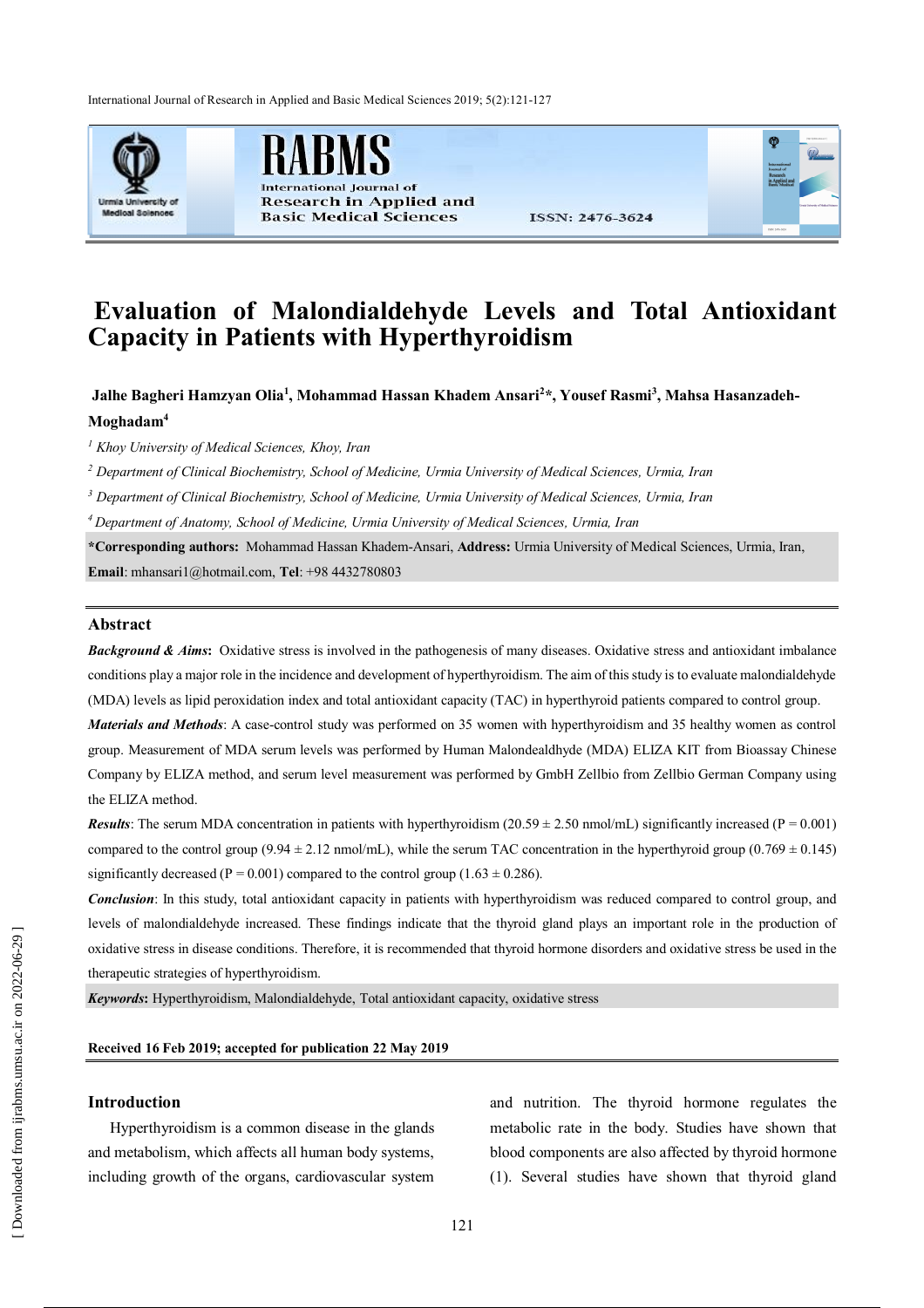disorders result in changes in oxidant and antioxidant systems. Pathological disorders in the thyroid gland cause functional changes in various organs of the body. The findings from in vitro and in vivo studies have shown that thyroid hormones have a strong influence on oxidative stress(2).

The incidence of hyperthyroidism is about 3 per thousand, and it is 8 times more common in women. This disease can be due to the high levels of thyroid gland activity or other conditions, such as its acute or chronic inflammation(3). Hyperthyroidism is characterized by a decrease in serum thyrotropin levels despite the presence of free thyroxine and free triiodothyronine, which results in metabolic formation and acceleration of the production of free radicals to induce changes in the activity of antioxidant enzymes (4, 5). Aerobic organisms have antioxidant defense systems that reacts with reactive oxygen species resulting from the oxidation of substances in the respiratory chain. Active oxygen species include hydroxyl radical, superoxide anions and hydrogen peroxide that are produced in response to internal and external stimuli. Low levels of ROS are required for several biological processes, including intracellular differentiation and cell growth, or prevention of apoptosis, immunity and defense against microorganisms. In contrast, high doses or the inadequate removal of reactive oxygen species causes oxidative stress, which may result in damage to biological macromolecules (6).

Free radicals and antioxidant defense system disorders have a pathogenic effect on human tissues. Hence, they are recognized as important factors in the development of various diseases. Free radicals are atoms, ions, or molecules with one or more electron pairs in their outer orbits; therefore they are very reactive. These materials are also produced in normal metabolism through biochemical reactions (7). High concentrations of thyroid hormones affect oxygen metabolism and cause the formation of free radicals in the mitochondria. Reactive oxygen species play an important role in physiological mechanisms. However, highly reactive species result in oxidative stress in

molecules. Reactive oxygen species that are formed in this way, if not eliminated by essential mechanisms, are toxic to the biological membranes and lead to lipid peroxidation. Malondialdehyde (MDA) is the natural product of the peroxidation of unsaturated fatty acids with three or more dual bands(8). Thyroid hormones increase the consumption of oxygen through thermogenic effects. In hyperthyroidism, increasing basic metabolism comes along with an increase in oxygen consumption and an increase in the microsomal oxidative capacity and free radicals formation. There are contradictory results about the increase or decrease of oxidative and antioxidant activity in hyperthyroidism(9). Some studies reported that the Superoxide Dismutase (SOD) activity significantly increases as one of the antioxidant indices in individuals with hyperthyroidism (10, 11). In contrast, several studies reported that SOD activity decreases in patients with hyperthyroidism  $(12, 13)$ .

A study by Fahham et al. (2015) based on the correlation between thyroid hormones and oxidative stress in infertile women showed a significant decrease in T4 levels and a significant increase in TSH levels in the infertile women group compared with the control group. The results of this study also showed that there is a significant increase in the MDA level, a significant decrease in the activity of antioxidants, such as catalase, and a significant increase in GSH levels in the infertile women group compared to the control group. The results of this study showed that there is a significant negative correlation between MDA and TSH, and there is also a positive correlation between MDA and T4. Therefore, thyroid hormone disorders and increased oxidative stress seem to be effective factors for women's infertility (14). In a study by Cetinkaya et al. (2005) held on 22 women and 8 men with hyperthyroidism at 6 months and on 21 women and 9 healthy men as the control group with the aim to investigate oxidative stress in patients with hyperthyroidism without clinical symptoms, the levels of malondialdehyde plasma as lipid peroxidation and superoxide dismutase showed a significant increase  $(P \le 0.01)$  in the patient group compared to the control group. The results of this study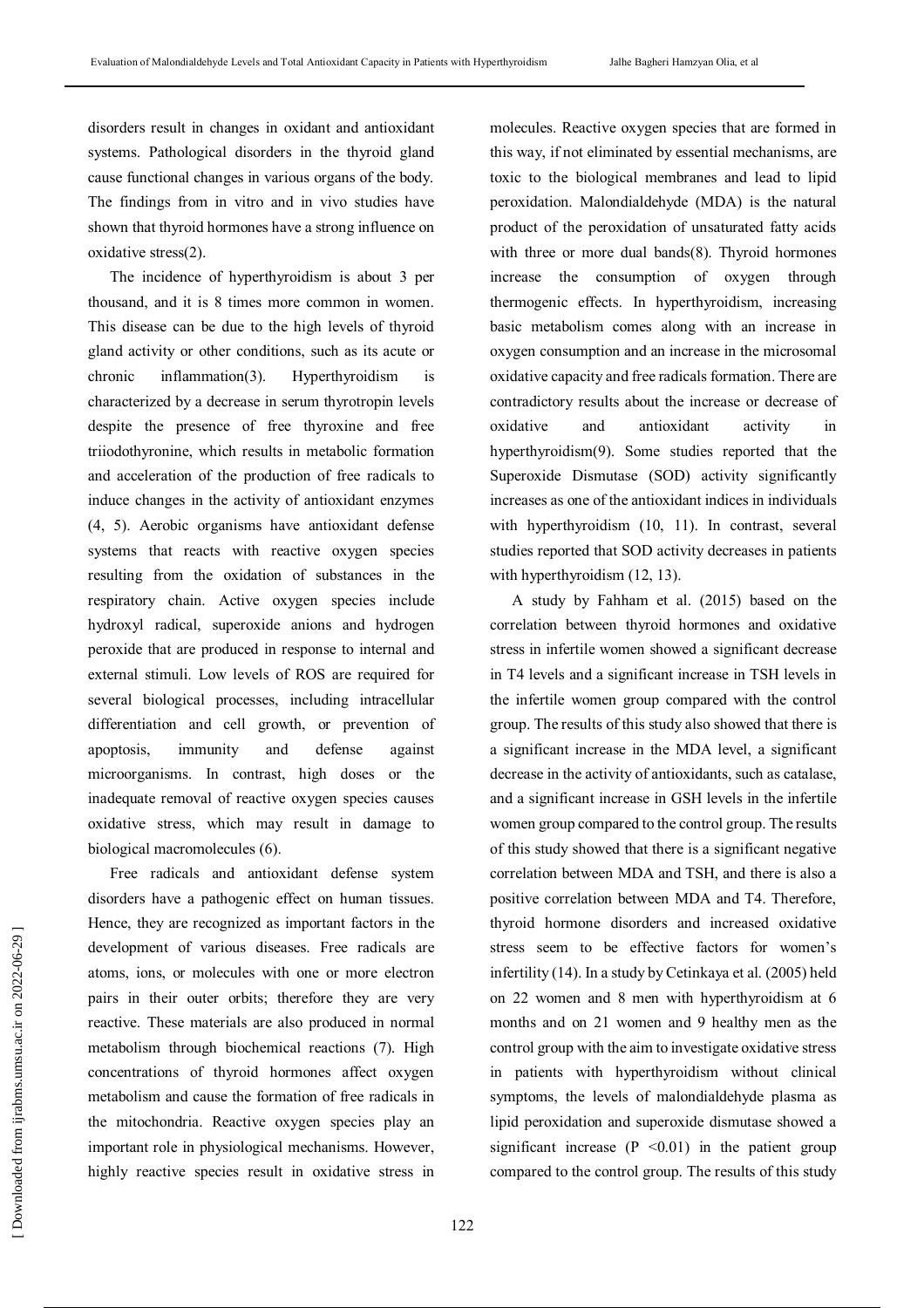showed that oxidative stress and the antioxidant response increase in patients with hyperthyroidism(5). A study by Laithy et al. (2016) based on the correlation between oxidative stress index and antioxidant levels in thyroid disorders, which was performed on 55 men (45  $\pm$  10 years) in three groups (20 patients with hyperthyroidism, 20 patients with hypothyroidism and 15 healthy subjects as control group), showed that there is a significant negative correlation between malondialdehyde as a lipid peroxidation index and vitamins A and C as antioxidant indices in hyperthyroid patients. Therefore, the results of this study showed that there is a correlation between thyroid dysfunction and oxidative stress, which is due to the imbalance between the formation and neutralization of active oxygen species in people with thyroid dysfunction(15).

#### **Materials and Methods**

The present study is a case-control study. In this study, 35 women with hyperthyroidism aged 25-50 years who referred to Imam Hospital of Urmia University of Medical Sciences and who had been diagnosed with hyperthyroid by endocrinologist were registered as the case group after obtaining written informed consent, and the control group was 35 healthy people who had no symptoms of thyroid gland disorders. Inclusion criteria include hyperthyroidism and suppressed TSH, and exclusion criteria are patients with hyperthyroidism due to medication, pregnant women and age below 25 or over 50.

In the present study, malondialdehyde (MDA) as one of the most important biological markers and an overall index for lipid peroxidation was measured by ELIZA technique due to its high solubility in serum. By measuring total antioxidant capacity (TAC), there is also an estimate of the combination of different potential antioxidants in the body that interact with each other. It seems better to measure this index than measuring individual indices of antioxidant status (such as antioxidant enzymes SOD, CAT, GPX), because there is a complex interaction between the oxidants and antioxidant forces in the living environment, and what is

estimated by this index is the net result of these interactions.

5cc venous blood samples were taken from all patients to measure MDA activity and total antioxidant capacity, and after centrifugation and serum isolation, samples were kept at -20 °C until analysis.

## **Malondialdehyde (MDA) Assay:**

Malondialdehyde assay was performed by HumanMalondealdhyde (MDA) ELIZA KIT from Bioassay Chinese Company by the ELIZA method using the ELIZA Reader device. The basis of the assay was redox colorimetry. To do this, at first, 20 standards were mixed and diluted with 120 μl of diluent, then 50 μl standard and HRP solution (40 μl serum and 10 μl MDA antibodies) was added to each well. After washing and adding dyes A and B to the wells, a reaction stopping solution was added. At the end, samples' optical absorption was read by the device at 450 nm wavelength and unit conversion was done. The sensitivity of this kit is 0.14 nmol/ml and the diagnostic range is (0.2 - 60 nmol/ml).

#### **Total antioxidant capacity assay:**

To measure the total antioxidant capacity, the German Zellbio measurement kit was used with the ELIZA method on the Eliza Reader device, where the basis of the assay was redox colorimetry. The kit contains 1 ready-to-use reagent, X 100 buffer, dye powder, reaction stopping solution, standard and a 96 well microplate. In this assay, the amount of the total antioxidant capacity, equivalent to an amount of antioxidant in the sample, was compared with ascorbic acid as a standard. The kit's sensitivity was equal to 0.1 mM and the diagnostic range was (0.125 - 2 mM). The final absorbance was read at 490 nm and unit conversion was performed.

Statistical analysis of data was performed using SPSS software. All quantitative variables were expressed as mean and standard deviation. T-test was used to compare the mean of quantitative variables in the two groups, and Pearson correlation coefficient was used to investigate the relationship between quantitative variables. The statistical significance level was defined as  $P < 0.05$ .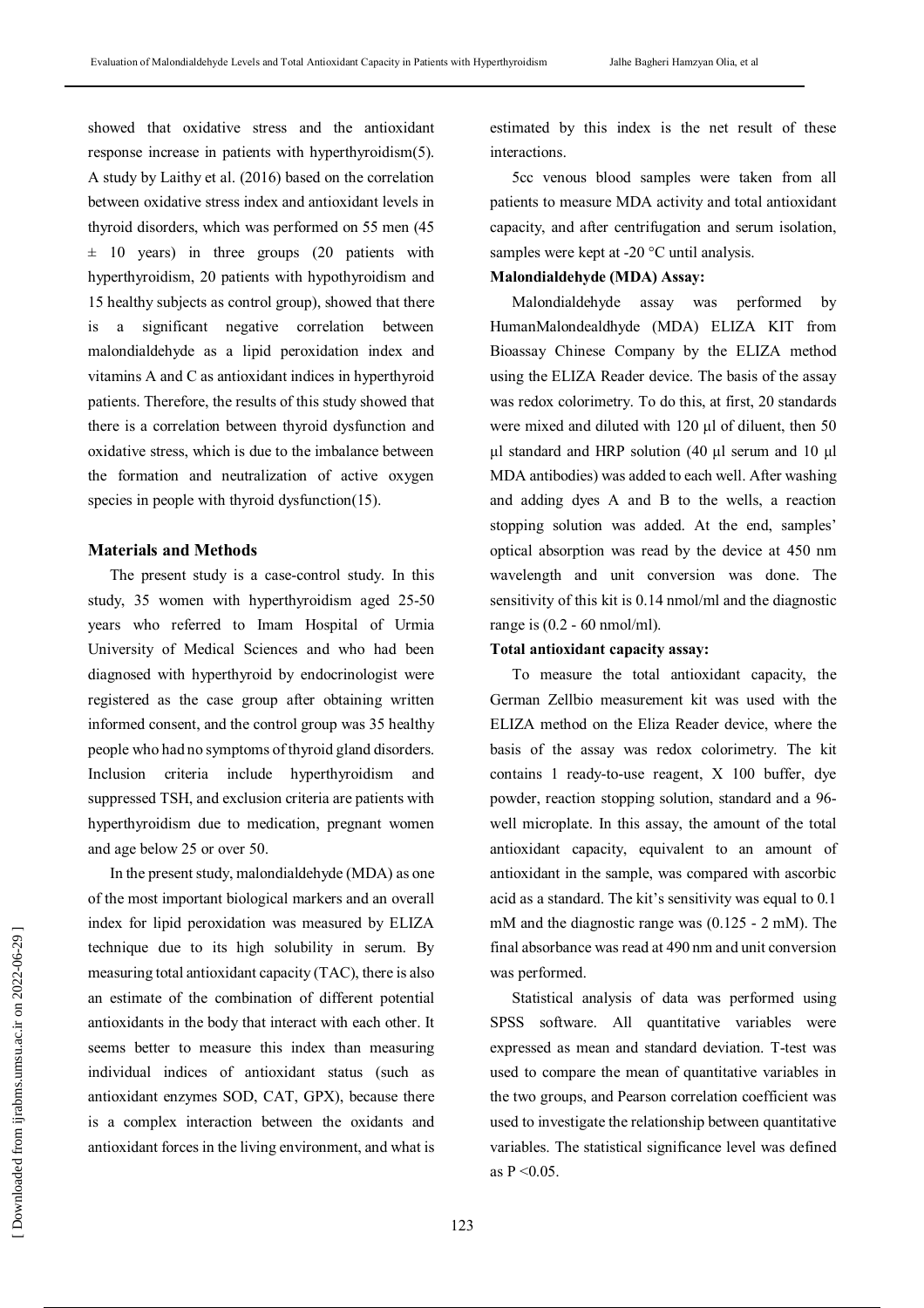#### **Results**

In this study, the levels of MDA and TAC in serum samples of patients with hyperthyroidism and control group were studied. Laboratory results showed that MDA levels in patients with hyperthyroidism were different in comparison with the control group. The mean and standard deviation of MDA were  $20.59 \pm 2.50$ nmol/ml in the group of patients with hyperthyroidism and  $9.94 \pm 2.12$  nmol/ml in the control group. Statistical comparison showed a significant difference between the two groups in terms of MDA ( $P \le 0.05$ ). As shown in the figure, the MDA level in the patient group is significantly higher than the control group (Table 1). Furthermore, the results of the analysis of the obtained values of TAC indicate that the mean and standard deviation of the patient group is  $0.769 \pm 0.145$  mM/L, and the mean and standard deviation of the control group is  $1.63 \pm 0.286$  mM/L. Statistical comparison showed a significant difference between the two groups ( $P \le 0.05$ ) (Table 2). The results of the experiments indicate that there is correlation between MDA and TAC indices in the patient and control groups (Table 3).

**Table 1:** Descriptive statistics markers of malondialdehyde(serum malondialdehyde concentration) measurement in the control group and the group of patients with hyperthyroidism

| Hyperthyroidism<br><b>Status</b><br><b>MDA</b> | Sample<br>number | concentration<br>Concentration<br>mean MDA | Concentration<br><b>SD MDA</b><br>maximum | Concentration<br>median MDA | Concentration<br>minimum MDA |           |
|------------------------------------------------|------------------|--------------------------------------------|-------------------------------------------|-----------------------------|------------------------------|-----------|
|                                                |                  | (mmol/ml)                                  | (mmol/ml)                                 | (mmol/ml)                   | (nmol/ml)                    | (mmol/ml) |
| The patient group                              | 35               | 20.5971                                    | 2.50722                                   | 20.1000                     | 16.10                        | 25.70     |
| The control group                              | 35               | 9.9429                                     | 2.12911                                   | 9.2000                      | 6.90                         | 15.10     |

MDA=Malondialdehyde, SD=Standard deviation

**Table 2:** Descriptive statistics markers of Total antioxidant capacity (serum Total antioxidant capacity concentration) measurement in the control group and the group of patients with hyperthyroidism

| Hyperthyroidism<br><b>Status</b> | Sample<br>number | concentration<br>mean TAC<br>(mM) | Concentration<br><b>SD TAC</b><br>(mM) | Concentration<br>median TAC<br>(mM) | Concentration<br>minimum TAC<br>(mM) | Concentration<br>maximum TAC<br>(mM) |
|----------------------------------|------------------|-----------------------------------|----------------------------------------|-------------------------------------|--------------------------------------|--------------------------------------|
| The patient group                | 35               | 0.7694                            | 0.14594                                | 0.7400                              | 0.49                                 | 0.99                                 |
| The control group                | 35               | 1.6371                            | 0.28603                                | 1.7000                              | 1.10                                 | 1.20                                 |

TAC= Total antioxidant capacity, SD=Standard deviation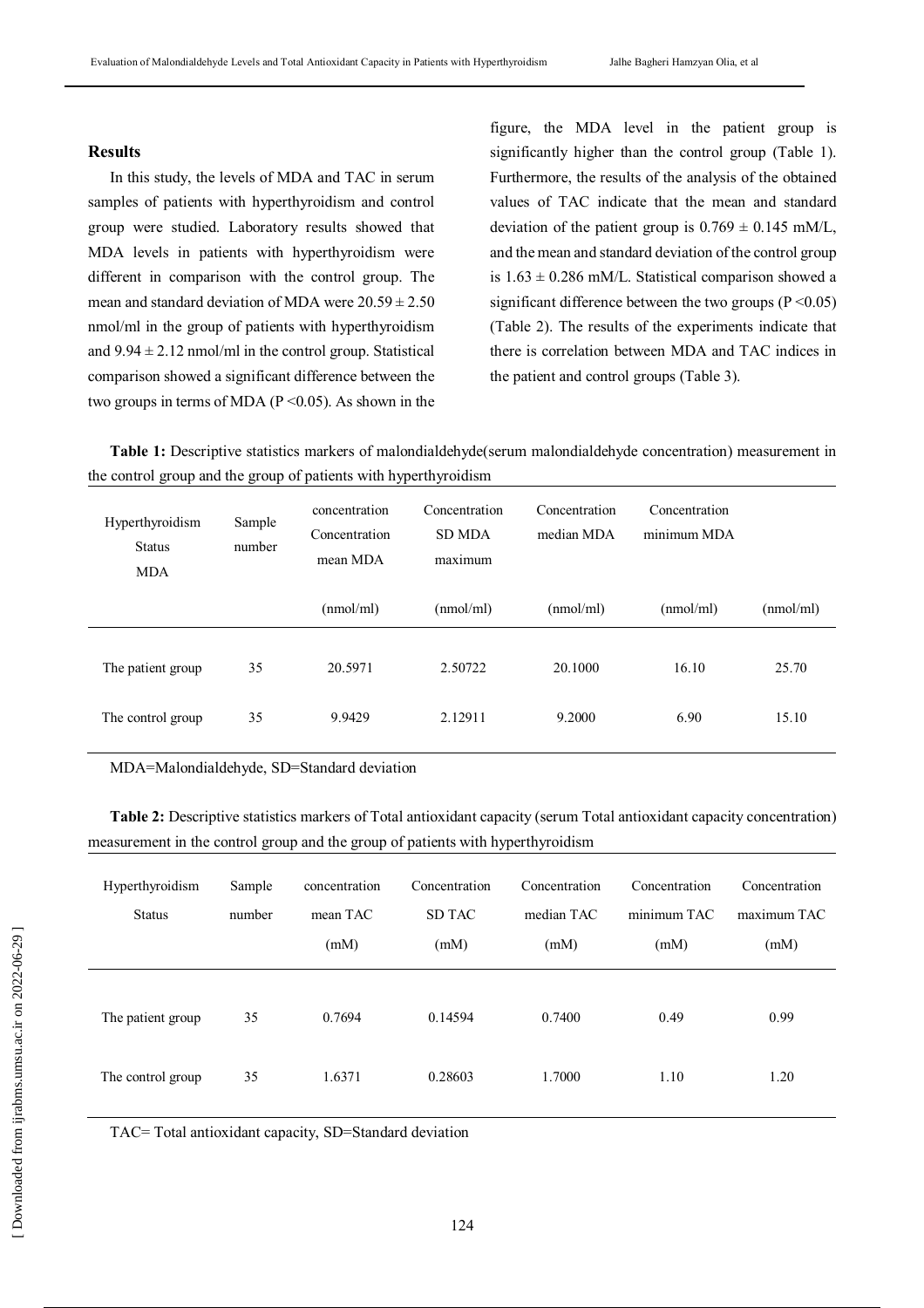|     |     |                     |            | $\tilde{\phantom{a}}$ |
|-----|-----|---------------------|------------|-----------------------|
|     |     |                     | <b>MDA</b> | <b>TAC</b>            |
|     |     | Pearson Correlation |            | $-.775**$             |
| MDA |     | Sig. (2-tailed)     |            | .000                  |
|     |     | N                   | 70         | 70                    |
|     |     | Pearson Correlation | $-.775**$  |                       |
|     | TAC | Sig. (2-tailed)     | .000       |                       |
|     |     | N                   | 70         | 70                    |
|     |     |                     |            |                       |

**Table 3**: correlation between MDA and TAC indices in the patient and control groups

\*\*. Correlation is significant at the 0.01 level (2-tailed).

## **Discussion and Conclusion**

Hyperthyroidism or thyrotoxicosis is a clinical condition due to excessive increase in thyroid hormones, particularly triiodothyronine (T3) and thyroxine (T4). The most common cause of hyperthyroidism is toxic goiter or Graves' disease (16). Under normal circumstances, epithelial cells of the thyroid have a moderate production of reactive oxygen species (ROS) that are physiologically required for the formation of thyroid hormones. These are not necessarily toxic because they are continuously toxicized by the synthesis of the hormone or the endogenous antioxidant system(17). It is deduced that oxidative stress occurs when reactive free radicals cause oxidative damage to the macromolecular structures of the cell. The thyroid gland plays an important role in producing general oxidative stress in conditions of the disease (18).

Hypermetabolic status in hyperthyroidism is associated with oxidative tissue damage. Thyroid hormones play a role in regulating the status of basic metabolism and in oxidative metabolism. These hormones can lead to high changes in the number and activity of mitochondrial respiratory chain compounds, which may result in increased production of reactive oxygen species (ROS) (19, 20). Oxidative stress is a general term used to describe the condition of damage caused by ROS(20, 21). These materials can lead to oxidative damage in cellular macromolecules, such as lipids, proteins, and DNA(22). In fact, the cell contains various materials that are capable of destroying free radicals and protecting them from harmful effects. These materials include enzymatic antioxidants, glutathione reductase (GR), glutathione peroxidase

(GPX), catalase (CAT), superoxide dismutase (SOD), while non-enzymatic antioxidants are glutathione (GSH), vitamin E, vitamin C, beta-carotene and flavonoids(23). When ROS production exceeds the antioxidant capacity of the cell, oxidative stress occurs. Oxidative processes occur mainly in the mitochondria(24). On the other hand, the mitochondria are interesting targets of thyroid hormones. During the synthesis of thyroid hormones, a stable production is absolutely necessary(25). Experimental studies and epidemiological data have shown that hyperthyroidism is associated with an increase in the production of free radicals and lipid peroxidation levels(26). In recent years, the possible correlation between thyroid gland disorders and reactive oxygen species has been increasingly taken into account. Considering that the association of oxidative stress and thyroid hormone disorders is very less studied in Iran, and since the thyroid gland plays an important role in regulating the basic metabolism, thyroid hormone disorders and increased oxidative stress seem to be effective factors in many other diseases. To this end, this study was conducted so that its results be used in the therapeutic strategies of hyperthyroidism.

#### **References**

.

1. Bahn R, Burch H, Cooper D, Garber J, Greenlee M, Klein I, et al. Hyperthyroidism and other causes of thyrotoxicosis: management guidelines of the American Thyroid Association and American Association of Clinical Endocrinoloigists. Endocrine practice 2011;17(3):456-520.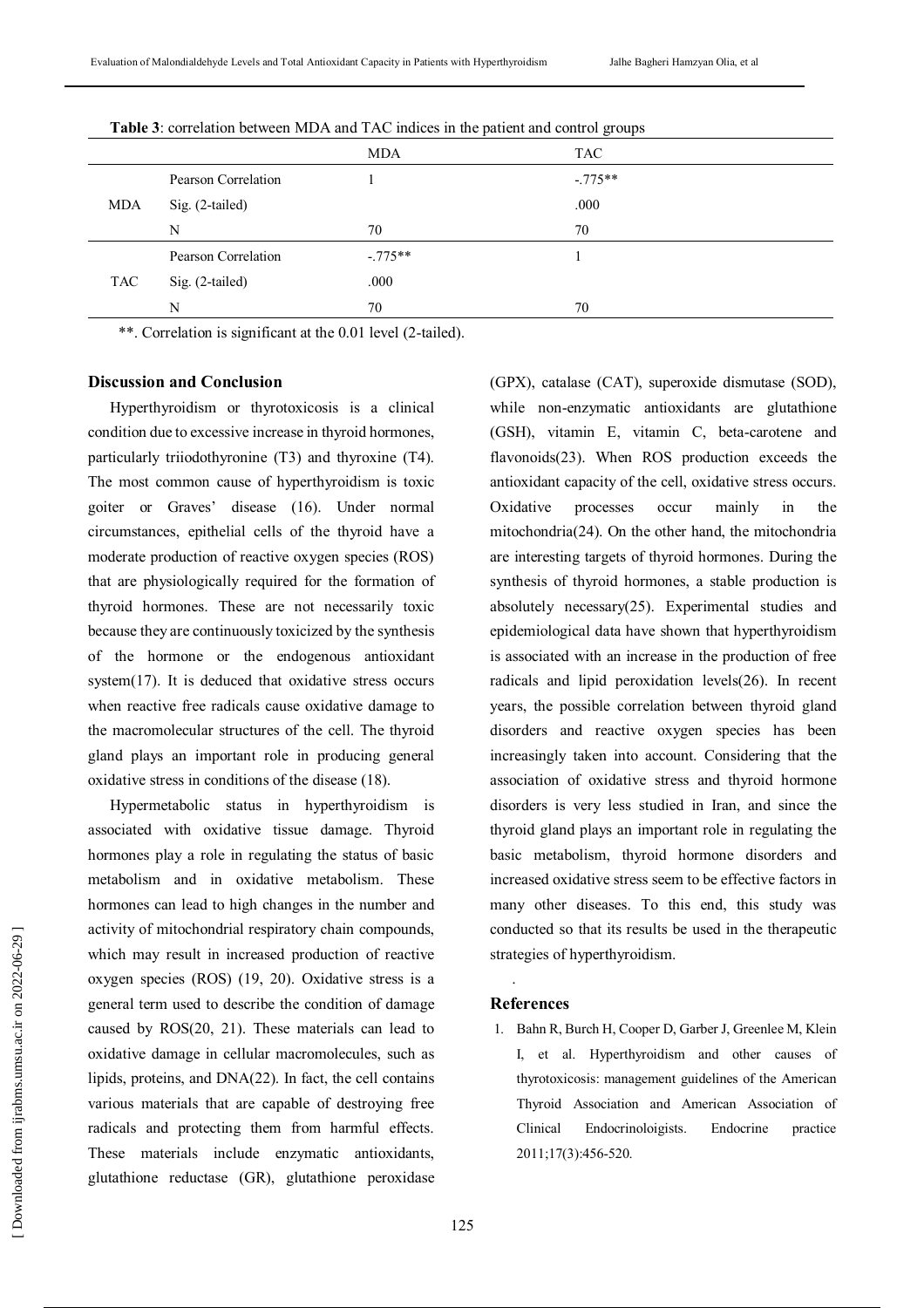- 2. Birben E, Sahiner UM, Sackesen C, Erzurum S, Kalayci O. Oxidative stress and antioxidant defense. World Allergy Organiz J 2012;5(1):9.
- 3. Mancini A, Di Segni C, Raimondo S, Olivieri G, Silvestrini A, Meucci E, et al. Thyroid hormones, oxidative stress, and inflammation. Mediators inflamm 2016;2016.
- 4. Santi A, Duarte MMMF, Moresco RN, Menezes C, Bagatini MD, Schetinger MRC, et al. Association between thyroid hormones, lipids and oxidative stress biomarkers in overt hypothyroidism. Clin Chem Lab Med 2010;48(11):1635-9.
- 5. Cetinkaya A, Kurutas EB, Buyukbese MA, Kantarceken B, Bulbuloglu E. Levels of malondialdehyde and superoxide dismutase in subclinical hyperthyroidism. Mediators inflamm 2005;2005(1):57-9.
- 6. Georgeson GD, Szőny BJ, Streitman K, Varga IS, Kovács A, Kovács L, et al. Antioxidant enzyme activities are decreased in preterm infants and in neonates born via caesarean section. European Journal of Obstetrics & Gynecology and Reproductive Biology 2002;103(2):136- 9.
- 7. Al-Rubae SH, Al-Musawi AK. An evaluation of antioxidants and oxidative stress in Iraqi patients with thyroid gland dysfunction. Afr J Biochem Res 2013;5(7):188-96.
- 8. Mogulkoc R, Baltaci AK, Oztekin E, Aydin L, Tuncer I. Hyperthyroidism causes lipid peroxidation in kidney and testis tissues of rats: protective role of melatonin. Neuro Endocrinol Lett 2005;26(6):806-10.
- 9. Petrulea M, Muresan A, Duncea I. Oxidative stress and antioxidant status in hypo-and hyperthyroidism. Antioxidant Enzyme: In Tech; 2012.
- 10. Komosinska-Vassev K, Olczyk K, Kucharz EJ, Marcisz C, Winsz-Szczotka K, Kotulska A. Free radical activity and antioxidant defense mechanisms in patients with hyperthyroidism due to Graves' disease during therapy. Clinica Chimica Acta 2000;300(1):107-17.
- 11. Pereira B, Rosa LC, Safi D, Bechara E, Curi R. Control of superoxide dismutase, catalase and glutathione peroxidase activities in rat lymphoid organs by thyroid hormones. J Endocrinol 1994;140(1):73-7.
- 12. Fernandez V, Llesuy S, Solari L, Kipreos K, Videla L, Boveris A. Chemiluminescent and respiratory responses related to thyroid hormone-induced liver oxidative stress. Free Radic Res Commun 1988;5(2):77-84.
- 13. Wilson R, Chopra M, Bradley H, McKillop J, Smith W, Thomson J. Free radicals and graves'disease: the effects of therapy. Clin Endocrinol 1989;30(4):429-33.
- 14. Al-Fahham AA. Correlation between oxidative stress and thyroid hormone levels in infertile women. International Journal of Scientific and Research Publications 2015:128.
- 15. A. El-Laithy N ABE, R. Youness E, M. M. Ibrahim A, M. El Nemr, El-Shamy K.A. Antioxidant defense system as a protector against oxidative stress induced by thyroid dysfunction. Available online at wwwscholarsresearchlibrary com 2016;8(6):113-8.
- 16. Gilles R, Heijer Md, Ross H, Sweep C, Hermus A, Wetzels J. Thyroid function in patients with proteinuria. 2008.
- 17. Mogulkoc R, Baltaci A, Oztekin E, Ozturk A, Sivrikaya A. Short-term thyroxine administration leads to lipid peroxidation in renal and testicular tissues of rats with hypothyroidism. Acta Biologica Hungarica 2005;56(3- 4):225-32.
- 18. Iglesias P, Diez J. Thyroid dysfunction and kidney disease. Eur J Eendocrinol 2009;160(4):503-15.
- 19. Klein I, Danzi S. Thyroid disease and the heart. Current problems in cardiology 2016;41(2):65-92.
- 20. Mano T, Sinohara R, Sawai Y, Oda N, Nishida Y, Mokuno T, et al. Effects of thyroid hormone on coenzyme Q and other free radical scavengers in rat heart muscle. J Endocrinol 1995;145(1):131-6.
- 21. Guerrero A, Pamplona R, Portero-Otín M, Barja G, López-Torres M. Effect of thyroid status on lipid composition and peroxidation in the mouse liver. Free Rad Biol Med 1999;26(1):73-80.
- 22. Araujo A, Ribeiro M, Enzveiler A, Schenkel P, Fernandes T, Partata W, et al. Myocardial antioxidant enzyme activities and concentration and glutathione metabolism in experimental hyperthyroidism. Mol Cell Endocrinol 2006;249(1):133-9.
- 23. Messarah M, Boulakoud MS, Boumendjel A, Abdennour C, El Feki A. The impact of thyroid activity variations on